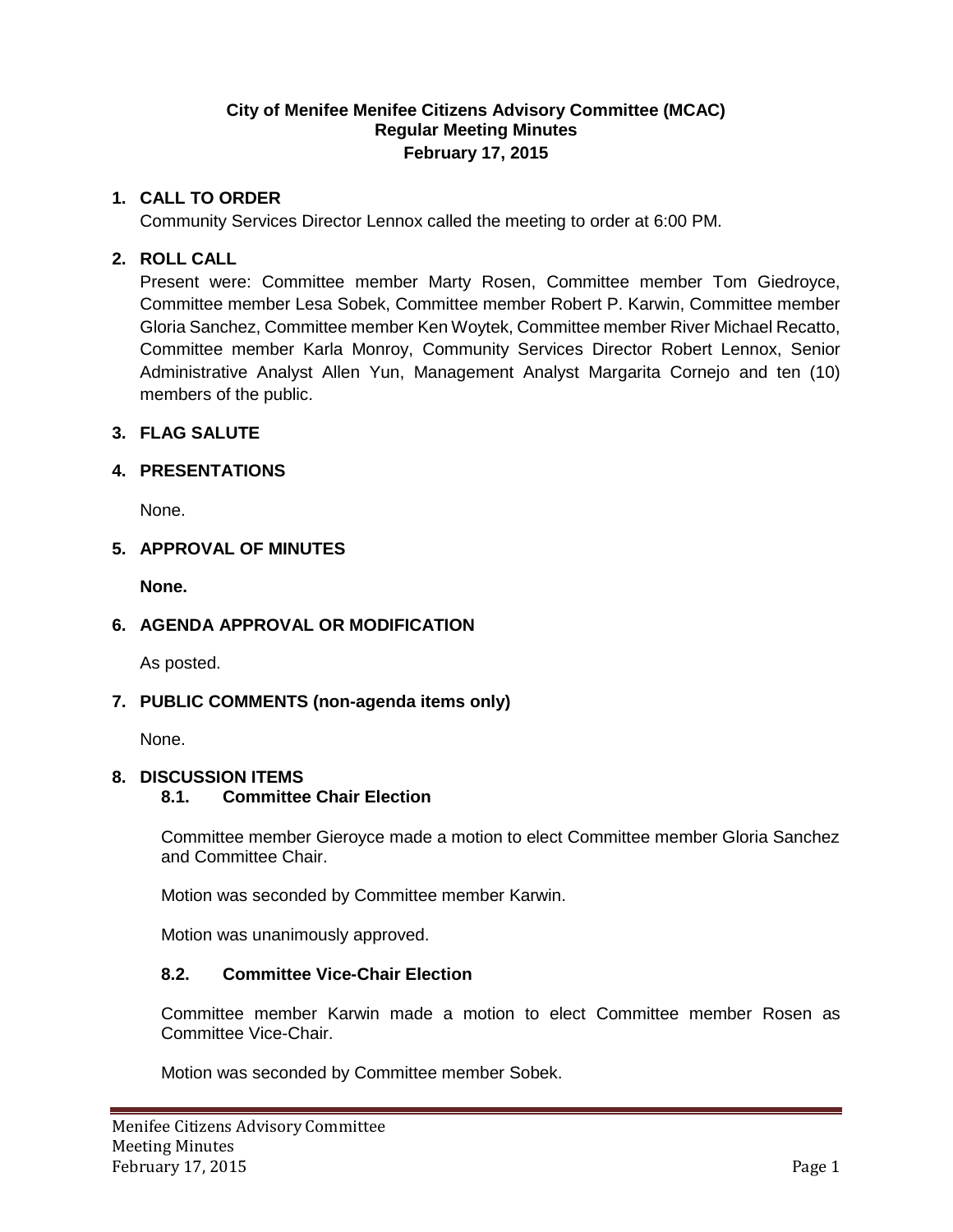Motion was unanimously approved.

#### **8.3. Discussion of Upcoming CDBG 2015/2016 Public Services Application Review and Recommendation to Council**

 $\triangleright$  Review and discuss funding recommendations for upcoming Program Year 2015-2016 Community Development Block Grant (CDBG) Public Services Projects/Activities.

Management Analyst Margarita Cornejo provided a summary of the City's Community Development Block Grant Program (CDBG) and public services component. Ms. Cornejo provided a summary of annual notification and application process, eligibility review, and role of MCAC with respect to funding recommendations for City Council's consideration during Public Hearing held in May.

Ms. Cornejo provided scoring guidelines and matrix for committee's use and reference when evaluating program applicants for the upcoming 2015-2016 Program Year. Ms. Cornejo also explained public services applicants (non-profit organizations and eligible entities) would be provided with a five minutes to address committee regarding their application.

Presentations were received from the following organizations:

Assistance League of Temecula Valley Boys and Girls Club of Menifee Valley City of Menifee Community Services Department Equu8 Therapeutic Riding and Horsemanship School Hospice of the Valleys Lake Menifee Women's Club Menifee Historical Association Menifee Valley Community Cupboard Practice What You Preach Foundation/96.9 FM KMFE Radio

Committee reviewed and discussed public services applications, and provided funding recommendations to be included as part of Draft Annual Action Plan prepared and presented for City Council's consideration.

# **9. COMMUNITY SERVICES DIRECTOR COMMENTS**

Community Services Director Lennox provided a brief summary of next steps for Program Year 2015-2016 including a Public Hearing during first City Council meeting in May for Council's final determinations, and thanked committee for their input and review.